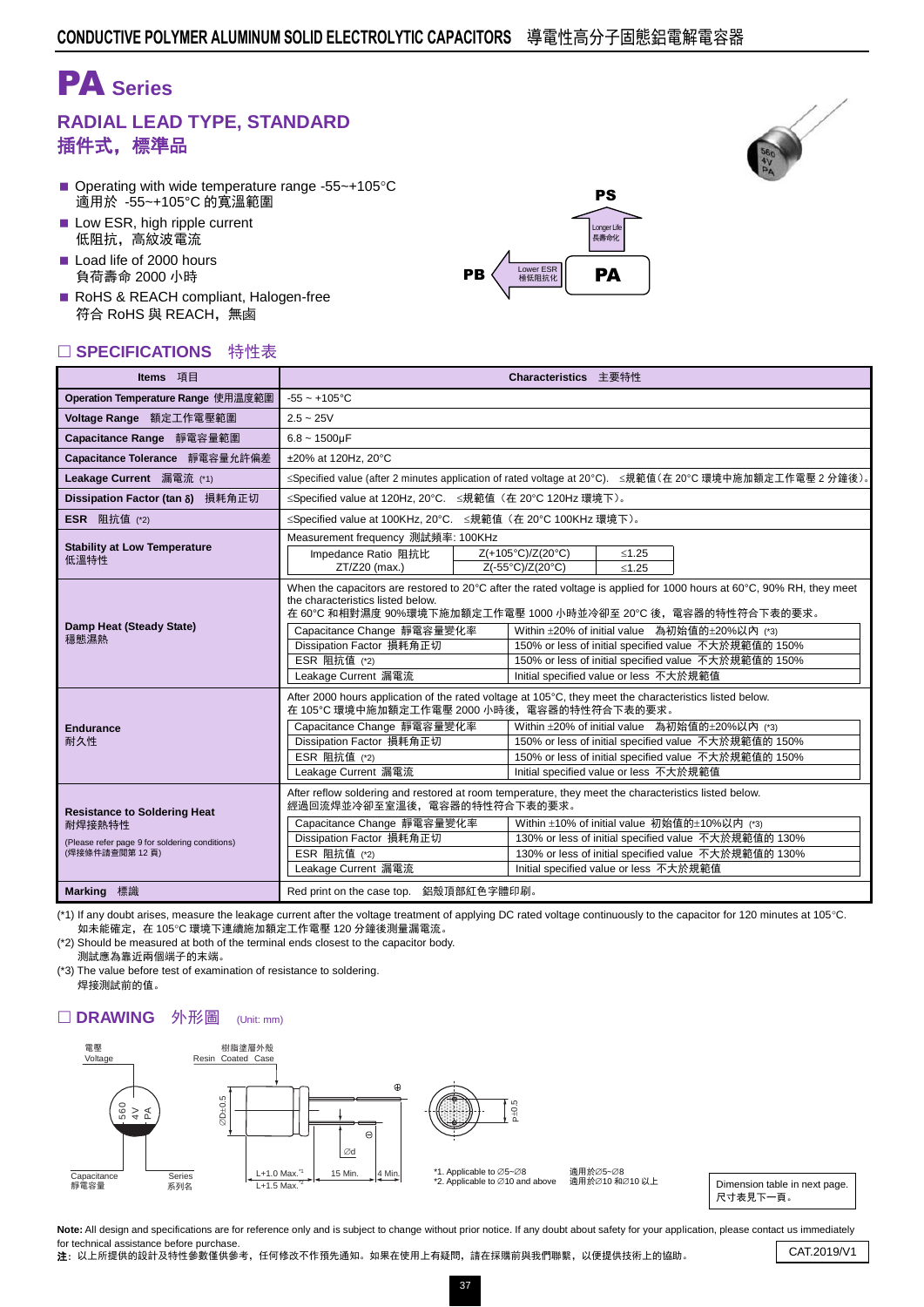## PA **Series**

□ DIMENSIONS 尺寸表 (Unit: mm)

| $ØD \times L$ | $5 \times 7/9/11$ | $6.3 \times 6/7$ | $6.3 \times 8/9$ | $6.3 \times 10.5/11/12$ | $8 \times 7/8/9$ | $8 \times 11/12$ | $10 \times 8/10/13$ |
|---------------|-------------------|------------------|------------------|-------------------------|------------------|------------------|---------------------|
|               | 2.0               | 2.5              | 2.5              | 2.5                     | 3.5              | 3.5              | 5.0                 |
| Ød            | 0.5               | 0.6              | 0.6              | 0.6                     | 0.6              | 0.6              | 0.6                 |
|               | 7.0/9.0/11.0      | 6.0/7.0          | 8.0/9.0          | 10.5/11.0/12.0          | 7.0/8.0/9.0      | 11.0/12.0        | 8.0/10.0/13.0       |

#### **DIMENSIONS & STANDARD RATINGS** 規格尺寸及標準參數

|                         | WV(V)                  |                                       |                                                         | (0E)<br>2.5                            |                                                  |                                                                      |                                       |                                                         | (0G)<br>$\overline{4}$                 |                                                  |                                                                      |
|-------------------------|------------------------|---------------------------------------|---------------------------------------------------------|----------------------------------------|--------------------------------------------------|----------------------------------------------------------------------|---------------------------------------|---------------------------------------------------------|----------------------------------------|--------------------------------------------------|----------------------------------------------------------------------|
| Cap.<br>容量<br>$(\mu F)$ | <b>Parameter</b><br>參數 | <b>Case size</b><br>$ØDxL$ (mm)<br>尺寸 | <b>Dissipation</b><br>factor<br>$(tan \delta)$<br>損耗角正切 | Leakage<br>current<br>$(\mu A)$<br>漏電流 | ESR ( $m\Omega$ )<br>max. 20°C.<br>100KHz<br>阻抗值 | <b>Ripple current</b><br>(mA rms)<br>105°C.<br><b>100KHz</b><br>紋波電流 | <b>Case size</b><br>$ØDxL$ (mm)<br>尺寸 | <b>Dissipation</b><br>factor<br>$(tan \delta)$<br>損耗角正切 | Leakage<br>current<br>$(\mu A)$<br>漏電流 | ESR ( $m\Omega$ )<br>max. 20°C.<br>100KHz<br>阻抗值 | <b>Ripple current</b><br>(mA rms)<br>105°C.<br><b>100KHz</b><br>紋波電流 |
| 270                     | 271                    |                                       |                                                         |                                        |                                                  |                                                                      | $6.3 \times 9$<br>$(6.3 \times 10.5)$ | 0.08<br>(0.08)                                          | 216<br>(216)                           | (20)                                             | 5600<br>(3200)                                                       |
| 330                     | 331                    | $6.3 \times 9$                        | 0.08                                                    | 165                                    | ⇁                                                | 5600                                                                 |                                       |                                                         |                                        |                                                  |                                                                      |
| 390                     | 391                    | $6.3 \times 10.5$                     | 0.08                                                    | 195                                    | 20                                               | 3200                                                                 | $6.3 \times 10.5$                     | 0.08                                                    | 312                                    | 24                                               | 3300                                                                 |
| 560                     | 561                    | $6.3 \times 9$                        | 0.08                                                    | 280                                    |                                                  | 5600                                                                 | $8 \times 9$<br>$(8 \times 12)$       | 0.08<br>(0.08)                                          | 448<br>(448)                           | $\overline{ }$<br>(7)                            | 5200<br>(5500)                                                       |
| 680                     | 681                    | $8 \times 9$                          | 0.08                                                    | 340                                    | ⇁                                                | 4800                                                                 | $8 \times 12$                         | 0.08                                                    | 544                                    | 6                                                | 6200                                                                 |
| 820                     | 821                    | $6.3 \times 9$                        | 0.08                                                    | 410                                    | 7                                                | 5600                                                                 | $10 \times 13$                        | 0.08                                                    | 656                                    | 6                                                | 6500                                                                 |
| 1000                    | 102                    | $10 \times 13$                        | 0.08                                                    | 500                                    | 6                                                | 6500                                                                 | $10 \times 13$                        | 0.08                                                    | 800                                    | 6                                                | 6640                                                                 |
| 1200                    | 122                    | $10 \times 13$                        | 0.08                                                    | 600                                    | 8                                                | 5300                                                                 | $10 \times 13$                        | 0.08                                                    | 960                                    | 8                                                | 5600                                                                 |
| 1500                    | 152                    | $8 \times 12$                         | 0.08                                                    | 750                                    | 7                                                | 6100                                                                 |                                       |                                                         |                                        |                                                  |                                                                      |

|                         | <b>WV (V)</b>          |                                     |                                                         | $6.3$ (0J)                             |                                                  |                                                                      | 10(1A)                                              |                                                         |                                        |                                                  |                                                                      |  |  |
|-------------------------|------------------------|-------------------------------------|---------------------------------------------------------|----------------------------------------|--------------------------------------------------|----------------------------------------------------------------------|-----------------------------------------------------|---------------------------------------------------------|----------------------------------------|--------------------------------------------------|----------------------------------------------------------------------|--|--|
| Cap.<br>容量<br>$(\mu F)$ | <b>Parameter</b><br>參數 | Case size<br>ØD×L (mm)<br>尺寸        | <b>Dissipation</b><br>factor<br>$(tan \delta)$<br>損耗角正切 | Leakage<br>current<br>$(\mu A)$<br>漏電流 | ESR ( $m\Omega$ )<br>max. 20°C.<br>100KHz<br>阻抗值 | <b>Ripple current</b><br>(mA rms)<br>105°C.<br><b>100KHz</b><br>紋波電流 | <b>Case size</b><br>$ØDxL$ (mm)<br>尺寸               | <b>Dissipation</b><br>factor<br>$(tan \delta)$<br>損耗角正切 | Leakage<br>current<br>$(\mu A)$<br>漏電流 | ESR ( $m\Omega$ )<br>max. 20°C.<br>100KHz<br>阻抗值 | <b>Ripple current</b><br>(mA rms)<br>105°C.<br><b>100KHz</b><br>紋波電流 |  |  |
| 47                      | 470                    |                                     |                                                         |                                        |                                                  |                                                                      | $6.3 \times 10.5$                                   | 0.08                                                    | 94                                     | 25                                               | 2900                                                                 |  |  |
| 68                      | 680                    |                                     |                                                         |                                        |                                                  |                                                                      | $6.3 \times 10.5$                                   | 0.08                                                    | 136                                    | 25                                               | 2900                                                                 |  |  |
| 100                     | 101                    |                                     |                                                         |                                        |                                                  |                                                                      | $6.3 \times 8$<br>$(6.3 \times 10.5)$               | 0.08<br>(0.08)                                          | 200<br>(200)                           | 25<br>(25)                                       | 2900<br>(2900)                                                       |  |  |
| 150                     | 151                    |                                     |                                                         |                                        |                                                  |                                                                      | $6.3 \times 10.5$                                   | 0.08                                                    | 300                                    | 25                                               | 2900                                                                 |  |  |
| 220                     | 221                    | $5 \times 7$<br>$(6.3 \times 10.5)$ | 0.08<br>(0.08)                                          | 277<br>(277)                           | 20<br>(20)                                       | 3000<br>(3200)                                                       | $6.3 \times 7$                                      | 0.08                                                    | 440                                    | 12                                               | 3150                                                                 |  |  |
| 270                     | 271                    |                                     |                                                         |                                        |                                                  |                                                                      | $8 \times 12$                                       | 0.08                                                    | 540                                    | 8                                                | 4900                                                                 |  |  |
| 330                     | 331                    | $6.3 \times 10.5$                   | 0.08                                                    | 416                                    | 24                                               | 3300                                                                 |                                                     |                                                         |                                        |                                                  |                                                                      |  |  |
| 470                     | 471                    | $8 \times 9$<br>$(8 \times 12)$     | 0.08<br>(0.08)                                          | 592<br>(592)                           | 7<br>(7)                                         | 5200<br>(5500)                                                       | $5 \times 11$<br>$(8 \times 8)$<br>$(10 \times 13)$ | 0.08<br>(0.08)<br>(0.08)                                | 940<br>(940)<br>(940)                  | 16<br>(12)<br>(7)                                | 3000<br>(5300)<br>(5700)                                             |  |  |
| 560                     | 561                    |                                     |                                                         |                                        |                                                  |                                                                      | $10 \times 13$                                      | 0.08                                                    | 1120                                   | 7                                                | 5900                                                                 |  |  |
| 680                     | 681                    | $10 \times 13$                      | 0.08                                                    | 857                                    | 6                                                | 6300                                                                 | $10 \times 13$                                      | 0.08                                                    | 1360                                   | 7                                                | 6100                                                                 |  |  |

|                         | <b>WV (V)</b>   |                                                         |                                                          | 16 (1C)                                |                                                         |                                                                      | (1D)<br>20 <sub>2</sub>               |                                                         |                                        |                                                         |                                                                      |  |
|-------------------------|-----------------|---------------------------------------------------------|----------------------------------------------------------|----------------------------------------|---------------------------------------------------------|----------------------------------------------------------------------|---------------------------------------|---------------------------------------------------------|----------------------------------------|---------------------------------------------------------|----------------------------------------------------------------------|--|
| Cap.<br>容量<br>$(\mu F)$ | Parameter<br>參數 | <b>Case size</b><br>ØDxL (mm)<br>尺寸                     | <b>Dissipation</b><br>factor<br>(tan $\delta$ )<br>損耗角正切 | Leakage<br>current<br>$(\mu A)$<br>漏電流 | ESR ( $m\Omega$ )<br>max. 20°C.<br><b>100KHz</b><br>阻抗值 | <b>Ripple current</b><br>(mA rms)<br>105°C.<br><b>100KHz</b><br>紋波電流 | <b>Case size</b><br>$ØDxL$ (mm)<br>尺寸 | <b>Dissipation</b><br>factor<br>$(tan \delta)$<br>損耗角正切 | Leakage<br>current<br>$(\mu A)$<br>漏電流 | ESR ( $m\Omega$ )<br>max. 20°C.<br><b>100KHz</b><br>阻抗值 | <b>Ripple current</b><br>(mA rms)<br>105°C,<br><b>100KHz</b><br>紋波電流 |  |
| 22                      | 220             |                                                         |                                                          |                                        |                                                         |                                                                      | $6.3 \times 6$                        | 0.12                                                    | 88                                     | 50                                                      | 1700                                                                 |  |
| 39                      | 390             |                                                         |                                                          |                                        |                                                         |                                                                      | $8 \times 7$                          | 0.12                                                    | 156                                    | 45                                                      | 2000                                                                 |  |
| 47                      | 470             |                                                         |                                                          |                                        |                                                         |                                                                      | $8 \times 7$                          | 0.12                                                    | 188                                    | 45                                                      | 2000                                                                 |  |
| 56                      | 560             |                                                         |                                                          |                                        |                                                         |                                                                      | $10 \times 8$                         | 0.12                                                    | 224                                    | 40                                                      | 2400                                                                 |  |
| 68                      | 680             |                                                         |                                                          |                                        |                                                         |                                                                      | $10 \times 8$                         | 0.12                                                    | 272                                    | 40                                                      | 2600                                                                 |  |
| 82                      | 820             |                                                         |                                                          |                                        |                                                         |                                                                      | $10 \times 8$                         | 0.12                                                    | 328                                    | 40                                                      | 2600                                                                 |  |
| 100                     | 101             | $5 \times 8$<br>$(6.3 \times 7)$<br>$(6.3 \times 10.5)$ | 0.08<br>(0.08)<br>(0.08)                                 | 320<br>(320)<br>(320)                  | 25<br>(25)<br>(24)                                      | 2350<br>(2600)<br>(2900)                                             | $8 \times 12$                         | 0.12                                                    | 400                                    | 22                                                      | 3320                                                                 |  |
| 120                     | 121             |                                                         |                                                          |                                        |                                                         |                                                                      | $10 \times 10$                        | 0.12                                                    | 480                                    | 35                                                      | 2800                                                                 |  |
| 150                     | 151             |                                                         |                                                          |                                        |                                                         |                                                                      | $10 \times 13$                        | 0.12                                                    | 600                                    | 20                                                      | 4320                                                                 |  |
| 180                     | 181             | $5 \times 9$<br>$(8 \times 8)$<br>$(8 \times 12)$       | 0.08<br>(0.08)<br>(0.08)                                 | 576<br>(576)<br>(576)                  | 12<br>(10)<br>$(9)^{^{\prime }}$                        | 2750<br>(4200)<br>(5000)                                             |                                       |                                                         |                                        |                                                         |                                                                      |  |
| 220                     | 221             | $6.3 \times 8$<br>$(6.3 \times 12)$                     | 0.08<br>(0.08)                                           | 704<br>(704)                           | $\overline{12}$<br>(12)                                 | 3800<br>(4400)                                                       |                                       |                                                         |                                        |                                                         |                                                                      |  |
| 270                     | 271             | $8 \times 8$<br>$(8 \times 12)$                         | 0.08<br>(0.08)                                           | 864<br>(864)                           | 10<br>(9)                                               | 4600<br>(5100)                                                       |                                       |                                                         |                                        |                                                         |                                                                      |  |
| 330                     | 331             | $10 \times 13$                                          | 0.08                                                     | 1056                                   | 9                                                       | 6100                                                                 |                                       |                                                         |                                        |                                                         |                                                                      |  |
| 470                     | 471             | $10 \times 13$                                          | 0.08                                                     | 1504                                   | 9                                                       | 6100                                                                 |                                       |                                                         |                                        |                                                         |                                                                      |  |

Note: All design and specifications are for reference only and is subject to change without prior notice. If any doubt about safety for your application, please contact us immediately for technical assistance before purchase.

for technical assistance before purchase.<br>2: 以上所提供的設計及特性參數僅供參考,任何修改不作預先通知。如果在使用上有疑問,請在採購前與我們聯繫,以便提供技術上的協助。 CAT.2019/V1